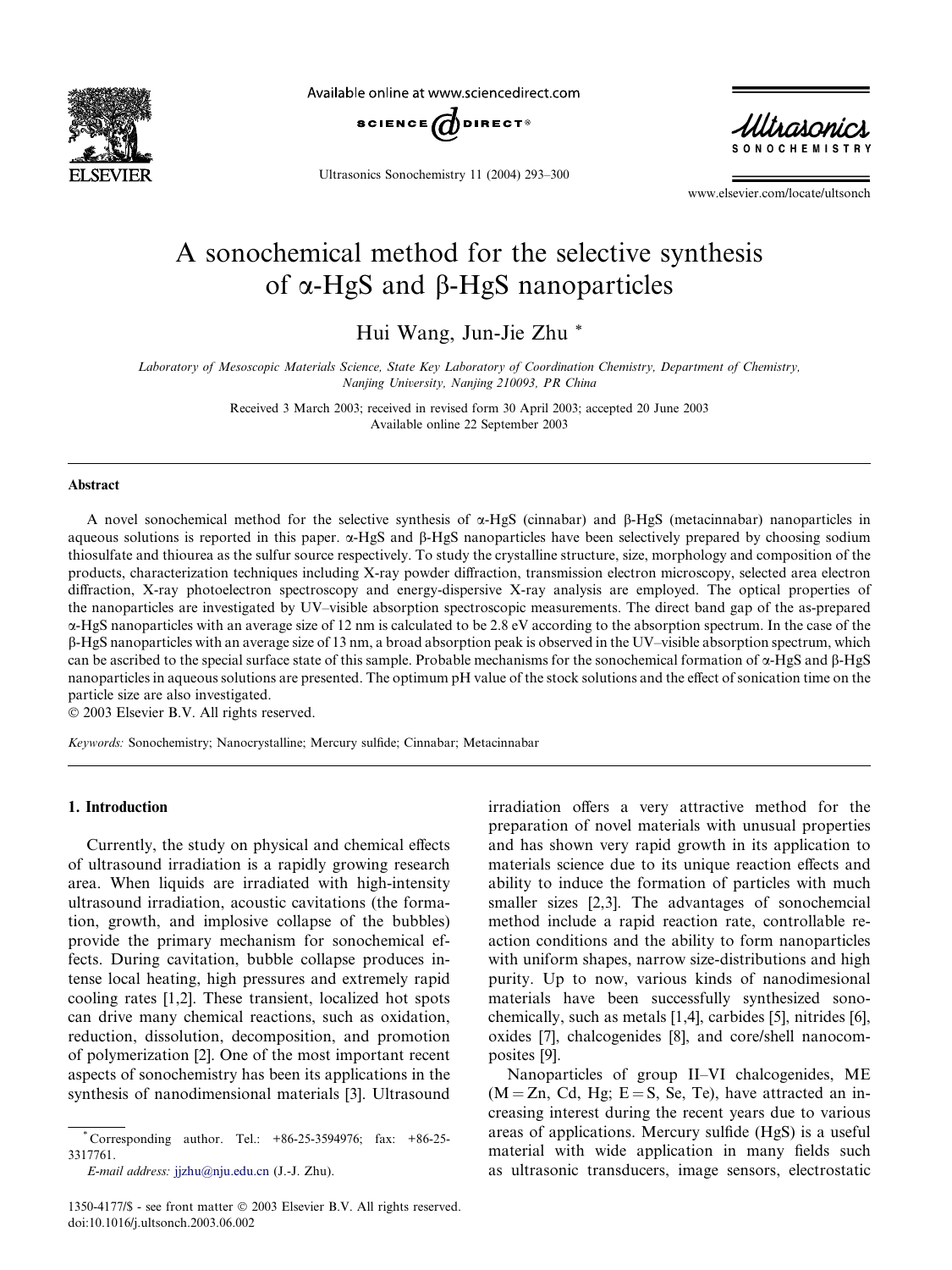image materials, and photoelectric conversion devices [10–12]. HgS crystallizes in three different structures among which a-HgS (cinnabar, trigonal type, hexagonal unit cell) and  $\beta$ -HgS (metacinnabar, zincblende type, cubic unit cell) have been most intensively explored. However, up to now, most studies on II–VI chalcogenides have been focused on zinc and cadmium chalcogenides. Reports about the preparation of mercury chalcogenides are relatively scarce due to the toxicity problem of mercuride. Conventional methods for the preparation of mercury chalcogenides include solid-state reaction [13], reaction of metal cation with hydrogen chalcogenides in aqueous solution [14], and molecular precursor methods [15]. However, generally speaking, these methods usually require high reaction temperature  $(\sim 800 \text{ K})$ , and/or involve the use of toxic and highly sensitive precursors (e.g., gaseous hydrogen chalcogenides or organomercury compounds). Over the past few years, much progress has been made in exploring new methods to prepare HgS with nanoscale dimensions with the goals of searching for milder preparation conditions and avoiding the use of toxic reagents or complicated organometallic precursors. Compared with solid state reactions and gas-phase chemical processes, solution-based synthesis is regarded as a more promising approach in terms of much lower cost and potential for high volume production as well as tight dimension control. A variety of solution-based procedures, such as chemical bath deposition [16], room temperature reactions in liquid ammonia [17], ''chemical scissors'' route [18], solvothermal process [19], microwave-assisted heating [20], Langmuir–Blodgett films [21], sol–gel procedure [22], polyol mediated synthesis [23], controlled nucleation/growth in the presence of ligands/surfactant [24], have been developed to prepare nanoscale HgS in forms of solid thin films, colloidal quantum dots, or ultrafine powders.

In this paper, we report a novel sonochemical method for the selective preparation of  $\alpha$ -HgS and  $\beta$ -HgS nanoparticles in aqueous solutions under ambient air. It is reported that  $\beta$ -HgS nanoparticles have been prepared previously by Gedanken and co-workers using sonochemical reactions in ethylenediamine [25]. This route is not environmentally friendly due to the toxicity of ethylenediamine. Furthermore, because of the high affinity for complexation of ethylenediamine, there is often a relatively high level of carbon impurity and even incorporation of ethylenediamine in the resulting products [26]. Here, we developed an aqueous sonochemical method to synthesize pure single-phased a-HgS and b-HgS nanoparticles selectively. The products have uniform shape, narrow size-distribution and high purity. It is found to be a convenient, energy efficient and environmentally friendly one-pot method to the selective synthesis of  $\alpha$ -HgS and  $\beta$ -HgS nanoparticles.

## 2. Experimental

All the reagents were of analytical purity, and were used without further purification. Mercury acetate and thiourea were purchased from Guangzhou Chemical Reagent Factory (China). Sodium thiosulfate, 36% acetic acid, triethanolamine (TEA) and ammonia solution were purchased from Nanjing Chemical Reagent Factory (China). Absolute ethanol and acetone were purchased from Shanghai Chemical Reagent Factory (China).

In a typical procedure for the preparation of  $\alpha$ -HgS nanoparticles, 3.2 g Hg(CH<sub>3</sub>COO)<sub>2</sub> · 2H<sub>2</sub>O, 5 ml TEA and 3.6 g sodium thiosulfate was introduced into 95 ml distilled water in a 150 ml round-bottom flask. The pH was measured to be 10. Then the mixture was exposed to ultrasound irradiation under ambient air for 60 min. Ultrasound irradiation was accomplished with a highintensity ultrasonic probe (Xinzhi Co., China; 0.6 cmdiameter; Ti-horn, 20 kHz, 60 W/cm2) immersed directly in the reaction solution. The sonication was conducted without any cooling, so that a temperature of about 70 "C was reached at the end of the reaction. Nitrogen gas was bubbled through the reaction solution prior to and throughout the sonication to expel the dissolved oxygen/ air. Finally a precipitation of red powders was obtained.

To prepare b-HgS nanoparticles, 1.6 g Hg-  $(CH_3COO)_2 \cdot 2H_2O$  and 0.5 g thiourea were added into distilled water. Acetic acid was added to adjust the pH to 4 and the total volume of stock solution was 100 ml. The mixture was exposed to ultrasound irradiation under ambient air for 30 min. The sonication was conducted with nitrogen gas bubbled through the reaction solution. At the end of the reaction, the temperature of the bulk solution increased to  $\sim$ 70 °C, and a black precipitate was obtained.

The post-reaction treatment procedure is the same for both products. After cooling to room temperature, the precipitates were centrifuged, washed with distilled water, absolute ethanol and acetone in sequence, and dried in air at room temperature. The final products were collected for characterizations. The yields of the asprepared  $\alpha$ -HgS and  $\beta$ -HgS powders were about 70% and 90% respectively. In both cases, the reaction times (60 min for  $\alpha$ -HgS, and 30 min for  $\beta$ -HgS) were enough for completing the reactions, because the yields did not increase any more if the reaction time was further prolonged. The products were characterized by X-ray powder diffraction (XRD), transmission electron microscopy (TEM), selected area electron diffraction (SAED), X-ray photoelectron spectroscopy (XPS) and energy-dispersive X-ray analysis (EDAX) and UV–visible absorption spectroscopy.

XRD measurements were performed on a Shimadzu XD-3A X-ray diffractometer with graphite monochromatized CuK $\alpha$  radiation ( $\lambda = 0.15418$  nm) and nickel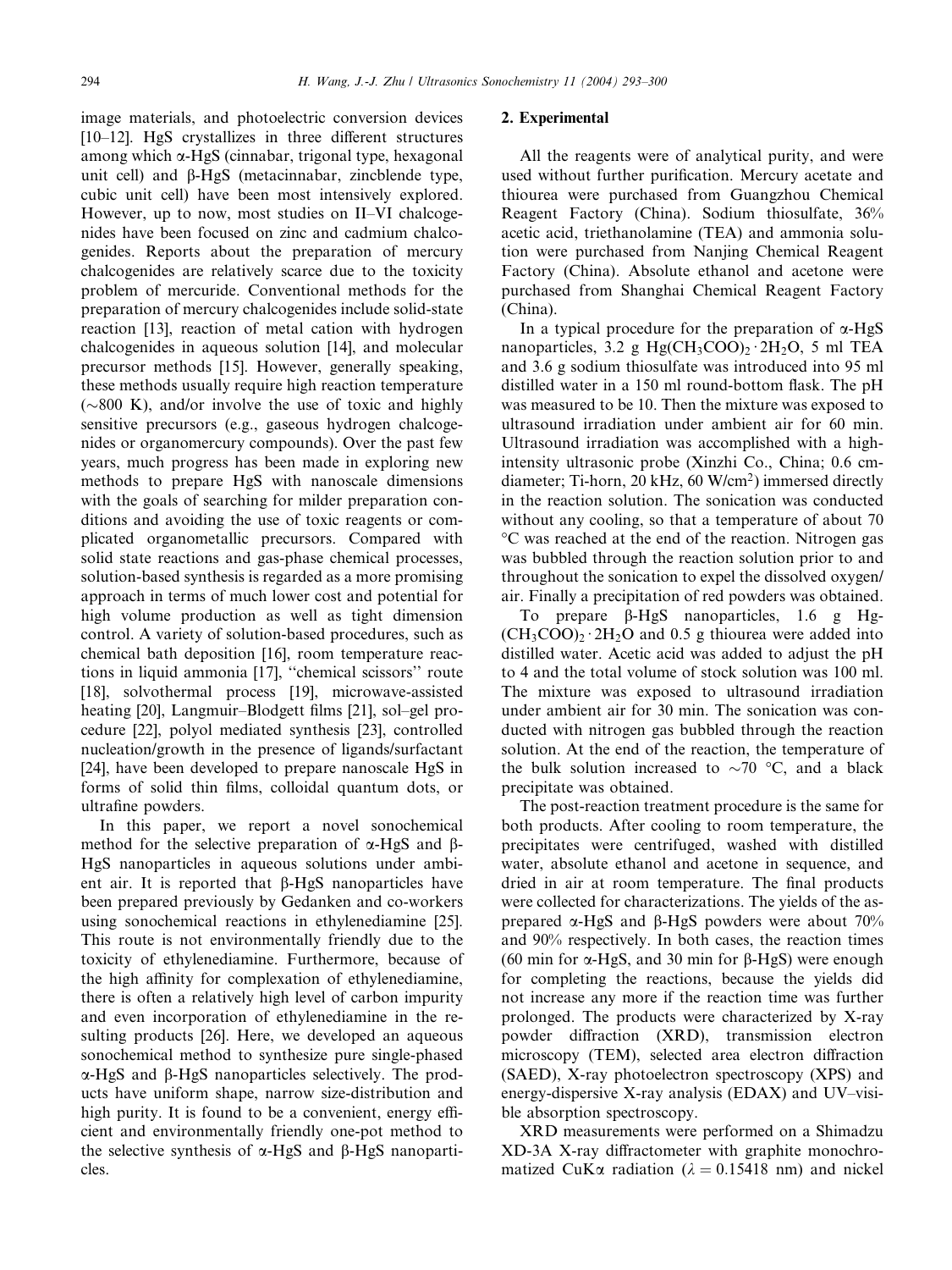filter. The acceleration voltage was 35 kV with a 150 mA current flux. Scatter and diffraction slits of 0.5 mm and collection slits of 0.3 mm were used. XRD were taken of the powders attached to a glass slide and data were collected in the  $2\theta$  range from  $20^{\circ}$  to  $60^{\circ}$ , with a scanning rate of  $4^{\circ}/$ min and a sample interval of  $0.02^{\circ}$ . TEM images and SAED pictures were recorded on a JEOL-JEM 200CX transmission electron microscope, using an accelerating voltage of 200 kV. The samples used for TEM observations were prepared by dispersing some products in ethanol followed by ultrasonic vibration for 30 min, then placing a drop of the dispersion onto a copper grid coated with a layer of amorphous carbon. XPS patterns were recorded on ESCALAB MK II Xray photoelectron spectrometer, using non-monochromatized  $MgK\alpha$  X-ray as the excitation source and choosing C1s (284.6 eV) as the reference line. EDAX measurements were performed on the PV9100 instrument. Shimadzu UV-240 photospectrometer was used to record the UV–visible absorption spectra of the as-prepared particles. The sample used for UV–visible absorption measurements were prepared by dispersing some products in ethanol followed by ultrasonic vibration to make a homogeneous suspension with concentrations of approximate 0.2 mg/ml.

#### 3. Results and discussion

To study the crystalline structures of the products, XRD measurements were carried out at room temperature. Fig. 1 shows the XRD patterns of the products. All the reflections in Fig. 1(a) can be indexed to the pure hexagonal (wurtzite structure) phase  $\alpha$ -HgS. The peaks are corresponding to  $(100)$ ,  $(101)$ ,  $(003)$ ,  $(102)$  and  $(103)$ ..., which matches literature pattern for  $\alpha$ -HgS [27] very well. The reflections peaks in Fig. 1(b) are recognized to be a pure cubic (zincblende structure) phase  $\beta$ -HgS. The peaks are corresponding to (111),



Fig. 1. XRD patterns of the as-prepared: (a)  $\alpha$ -HgS; (b)  $\beta$ -HgS nanoparticles.



Fig. 2. (a) TEM image of the as-prepared  $\alpha$ -HgS nanoparticles, the inset is the corresponding SAED pattern; (b) TEM image of the asprepared b-HgS nanoparticles, the inset is the corresponding SAED pattern.

 $(200)$ ,  $(220)$ ,  $(311)$  and  $(222)$ , which are in good agreement with the literature pattern for b-HgS [28]. The broadening of the peaks indicates that the particles are small in size. The average diameters of the as-prepared a-HgS nanoparticles are estimated to be 12 nm and that of  $\beta$ -HgS is calculated to be 13 nm by Debye– Scherrer formula [29] according to the XRD patterns.

The sizes and morphologies of the as-prepared HgS nanoparticles are observed by TEM measurements. In the TEM images (Fig. 2) of the products, it is apparently observed that both  $\alpha$ -HgS and  $\beta$ -HgS particles present spherical morphologies. In Fig. 2(a), agglomeration of a-HgS nanoparticles with sizes of 10–13 nm is observed. The as-prepared  $\beta$ -HgS particles are in a better dispersed state. The diameter is observed to be 11–15 nm. The results are in agreement with those estimated by Debye–Scherrer formula from the XRD patterns. The crystallinity and crystallography of the products are proven by SAED results. The inset pictures of Fig. 2 show the SAED patterns of the as-prepared HgS nanoparticles. The SAED measurements indicate that both samples are well crystallized. The diffraction rings are in accord with the corresponding reflection peaks in the XRD patterns.

The products are characterized by XPS and EDAX for the evaluation of their composition and purity. The wide XPS spectrum of the as-prepared  $\beta$ -HgS is shown in Fig. 3(a). The C1s peak lies at 285.1 eV, which should be corrected to 284.6 eV. All the other peaks are corrected accordingly. No peaks of impurities such as oxide or metallic mercury are observed in the spectrum, indicating the high purity of the product. Fig. 3(b) and (c) show the high-resolution XPS spectra of Hg(4f) and S(2p) respectively. The two strong peaks taken for the Hg region at 100.8 and 104.85 eV are assigned to the Hg(4f) binding energy. The peaks measured in the S energy region detected at 162.2 and 163.3 eV are attributed to the  $S(2p)$  transitions. Peak areas of  $Hg(4f)$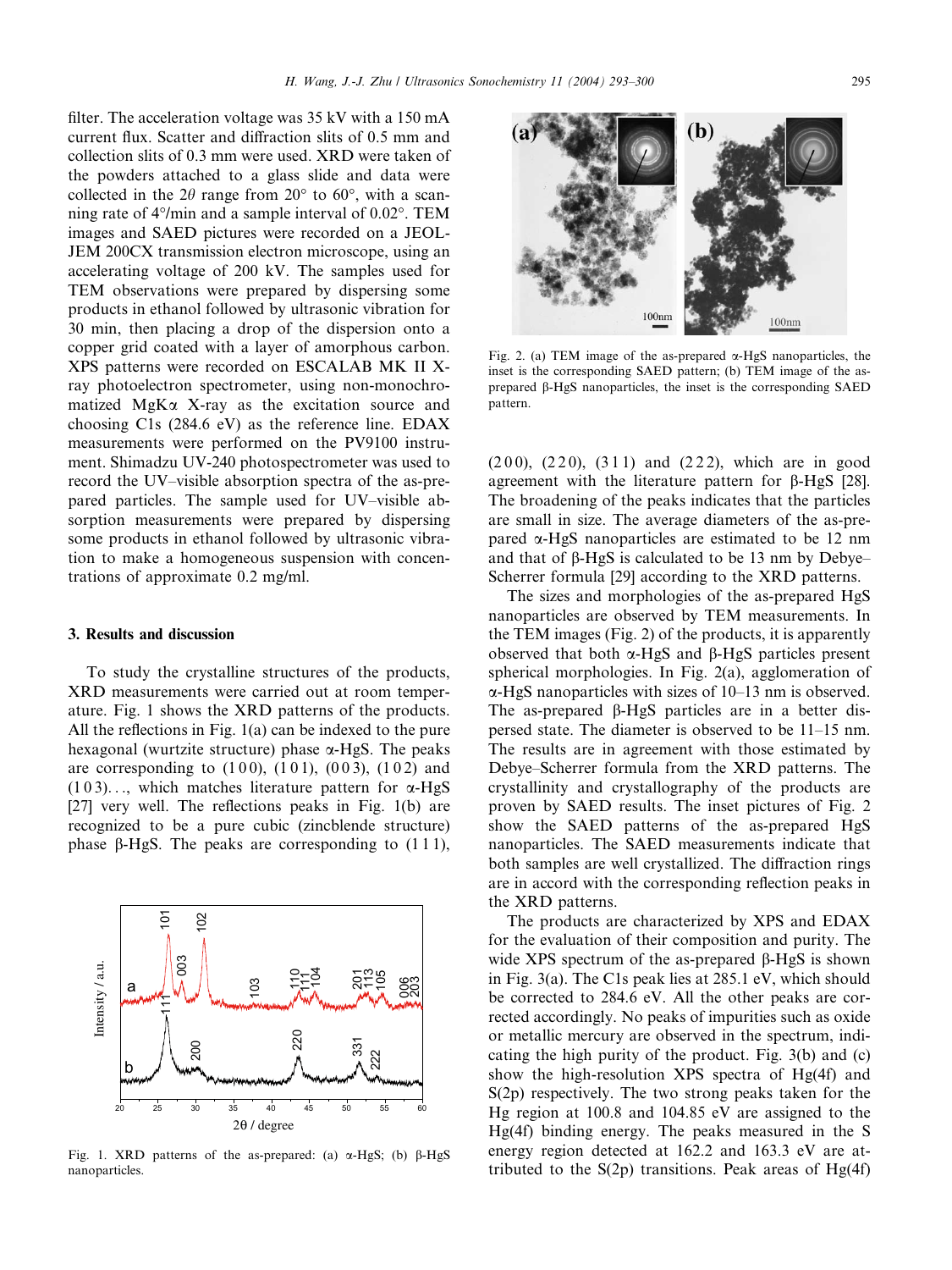

Fig. 3. (a) Wide XPS spectrum of the as-prepared  $\beta$ -HgS nanoparticles; high-resolution XPS spectra taken for the Hg and S region of the asprepared  $\beta$ -HgS nanoparticles; (b) Hg(4f); (c) S(2p).

and S(2p) are measured and quantification of the peaks gives the ratio of Hg:S to be 56.6:43.4, which indicates that the surface of the sample is rich in Hg. Similar results have been reported previously for HgS nanoparticles [20,25]. XPS primarily monitors concentrations at the surface of the examined samples, which may not be representative of the sample as a whole. The deviation of atomic ratio of Hg:S to the expected 1:1 may be attributed to the excessive  $Hg^{2+}$  absorbed on the surface of HgS nanoparticles. According to the XPS spectrum of a-HgS, similar results are obtained. The as-prepared a-HgS nanoparticles also have high purity and the ratio of Hg to S of the product's surface is calculated to be approximately 52.8:47.2. The results of EDAX measurements are consistent with the XPS results.

The study of the optical properties of the materials provides a convenient and effective method for explaining some important features concerning the band structures. The importance of crystal dimensions in the quantum dot size regime is expressed in the variation of the semiconductor energy level structure. We have carried out UV–visible absorption measurements in order to resolve the excitonic or interband transitions of HgS nanoparticles. The UV–visible absorption spectrum of the as-prepared  $\alpha$ -HgS nanoparticles homogeneously dispersed in ethanol solution measured at room temperature is shown in Fig. 4(a). The curve ascends sharply from the wavelength at about 600 nm and the optical absorption edge is approximately located at 400 nm. An estimate of the optical band-gap is obtained using the following equation:



Fig. 4. (a) UV–visible absorbance spectrum of the as-prepared a-HgS nanoparticles; (b) plots of  $(\alpha E_{phot})^2$  vs.  $E_{phot}$  for direct transitions, where  $\alpha$  is the coefficient and  $E_{phot}$  is the photoenergy. The band-gap  $E_g$  is obtained by extrapolation to  $\alpha = 0$ . The data are replotted from Fig. 4(a).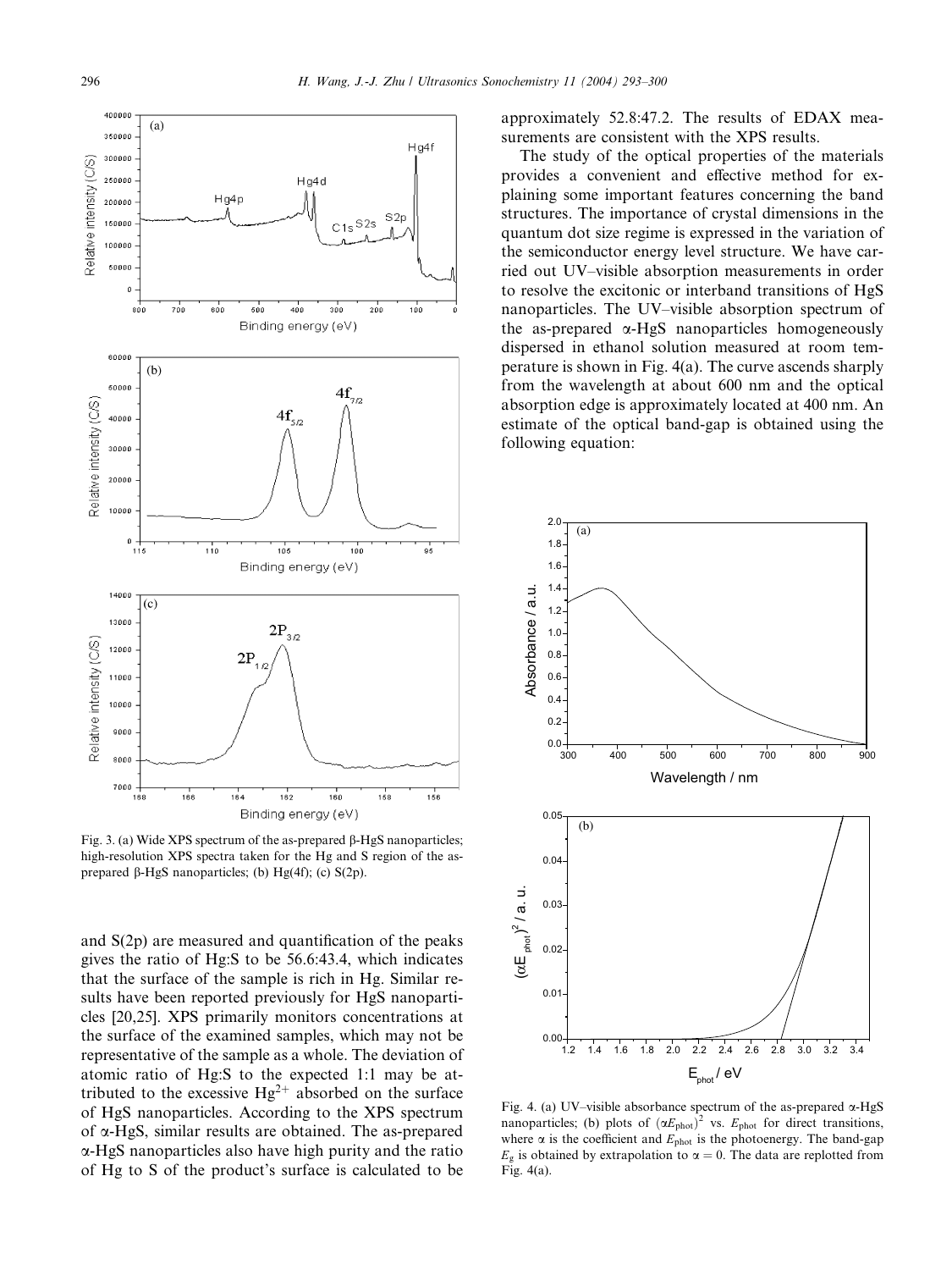$$
\alpha(v) = A(hv/2 - E_g)^{m/2}
$$

where  $A$  is a constant,  $\alpha$  is the absorption coefficient and m equals 1 for a direct transition. The energy intercept of a plot of  $(\alpha E_{phot})^2$  versus  $E_{phot}$  yields  $E_g$  for a direct transition (Fig. 4(b)) [30]. The direct band-gap of the asprepared  $\alpha$ -HgS nanoparticles are calculated to be 2.8 eV according to the UV–visible absorption spectrum, which is larger than the reported value for bulk  $\alpha$ -HgS  $(E_g = 2.2 \text{ eV})$  [31]. Light absorption leads to an electron in the conduction band and a positive hole in the valence band. In small particles they are confined to potential wells of small lateral dimension and the energy difference between the position of the conduction band and a free electron, which leads to a quantization of their energy levels. The phenomena arise when the size of the particles becomes comparable to the de Broglie wavelength of a charge carrier. The increase in the band-gap of the as-prepared HgS nanoparticles is the indicative of quantum size effects [32]. Though the common HgS allotrope at room temperature and pressure is  $\alpha$ -HgS,  $\beta$ -HgS, the metastable phase is also of great interest because of its (bulk) zero energy bandgap [31]. If the sizes of  $\beta$ -HgS nanoparticles are larger than 10 nm, the optical absorption edge is theoretically located in the near-IR and IR region. However, in the present study, a broad absorption peak centered at about 420 nm is observed in the UV–visible spectrum of the asprepared b-HgS nanoparticles (Fig. 5). This band can be attributed to the surface state of the b-HgS nanoparticles because the absorption lies below the absorption edge of the particles. The large fraction of surface atoms present in these nanoparticles leads to the large number of dangling bonds and stoichiometric or external defects originating from the surface transition [33]. Similar absorption peaks related to the surface state of nanopar-



Fig. 5. UV–visible absorption spectrum of the as-prepared  $\beta$ -HgS nanoparticles.

ticles have also been observed previously in the case of some other sonochemically synthesized nanoparticles, such as ZnS [9a], ZnSe [8c] and HgS [25].

The mechanisms for the formation of  $\alpha$ -HgS and  $\beta$ -HgS nanoparticles are probably related to the radical species generated from water molecules by the absorption of the ultrasound energy. It has been known that during an aqueous sonochemical process, the elevated temperatures and pressures inside the collapsing bubbles cause water to vaporize and further pyrolyze into H and OH! radicals. Prior to and during the sonication, nitrogen gas was bubbled through the reaction solution in order to get rid of the dissolved oxygen, because H. radicals can be quickly scavenged by the oxygen molecules in the solutions to form HOO radicals [34]. The probable reaction process for the sonochemical formation of a-HgS nanoparticles in aqueous solution can be summarized as follows:

$$
H2O)))))) H+ + OH*
$$
 (1)

$$
2H' + S_2O_3^{2-} \to S^{2-} + 2H^+ + SO_3^{2-}
$$
 (2)

$$
Hg^{2+} + S^{2-} \rightarrow HgS
$$
 (3)

$$
nHgS \to (HgS)_n \tag{4}
$$

Reaction (1) represents the formation of primary radicals by the ultrasound-initiated dissociation of water within the collapsing gas bubbles. Reactions (2) and (3) represent the main steps leading to the formation of  $\alpha$ - $HgS$  nanoparticles. The H $\cdot$  is a highly reducing radical, and can react with  $S_2O_3^{2-}$  ions rapidly via reaction (2) to form  $S^2$  ions [8g]. Then  $S^{2-}$  ions combine with Hg<sup>2+</sup> via reaction (3) to yield HgS nuclei. These freshly formed nuclei in the solution are unstable and have the ability to grow into larger HgS particles and become stable finally. In this process, the as-prepared HgS crystallites exhibit a pure trigonal phase with the hexagonal structure. The reason may be that  $\alpha$ -HgS is more stable than  $\beta$ -HgS [35].

The probable mechanism for the formation of  $\beta$ -HgS nanoparticles can be described as below:

 $Hg^{2+}$  + thiourea  $\rightarrow$  Hg–thiourea complex (5)

$$
H2O)))))) H' + OH'
$$
 (6)

$$
2H^{\cdot} + CS(NH_2)_2 \rightarrow H_2S + ^{\cdot}C(NH_2)_2 \tag{7}
$$

$$
H_2S + Hg-thiourea \rightarrow HgS
$$
 (8)

$$
nHgS \to (HgS)_n \tag{9}
$$

First, the strong complex action between  $Hg^{2+}$  and thiourea leads to the formation of Hg–thiourea complex [36]. When exposed to ultrasound irradiation, the excessive thiourea that has not reacted with  $Hg^{2+}$  is attacked by the in situ generated H $\cdot$  to form H<sub>2</sub>S. Then the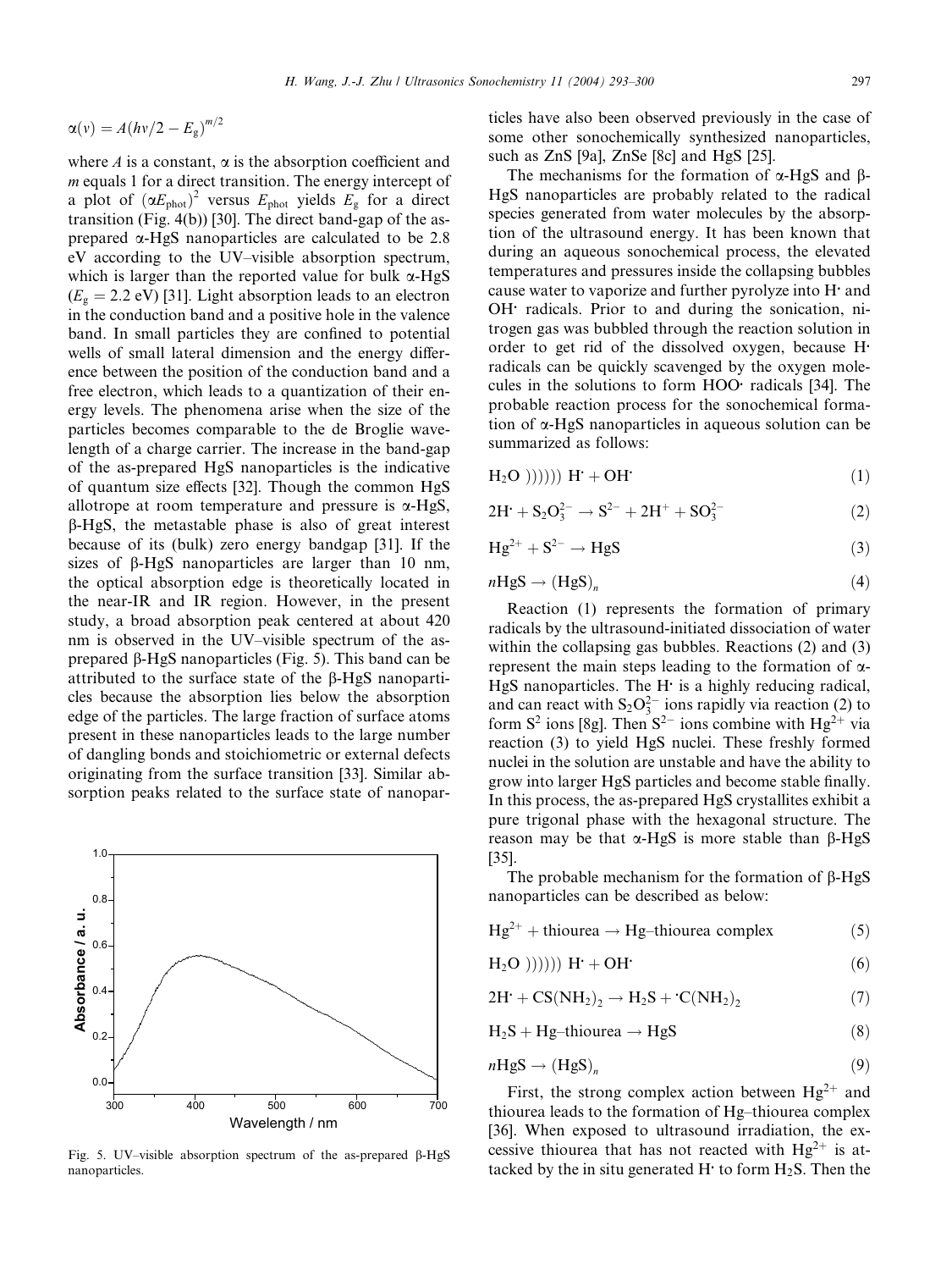released H2S reacts with Hg–thiourea complex to produce HgS nanoparticles. Similar ideas have been reported by Gedanken and co-workers when they described the sonochemical reduction of thiourea [8d], selenourea [8c] and thioacetamide [9a] in aqueous solutions. In this case, relatively unstable zincblende phase b-HgS was obtained. Maybe the structure of the Hg– thiourea complex is favorable for the formation of  $\beta$ -HgS nanoparticles with a cubic structure.

To make a comparison, we have carried out control experiments in the absence of the inducement of ultrasound irradiation. In case of  $\alpha$ -HgS, when the reaction were carried out with vigorous electromagnetic stir instead of ultrasound irradiation at room temperature (around 20  $\degree$ C),  $\alpha$ -HgS powder could not be obtained even for a sufficient length of time (over 5 h). It shows that ultrasound irradiation provides higher energy than vigorous electromagnetic stir to promote the reactions to form a-HgS nanoparticles. The elevated temperatures and pressures produced during acoustic cavitation may play a major role in the formation of  $\alpha$ -HgS nanoparticles. However,  $\beta$ -HgS powder could be obtained after the reaction was carried out with vigorous stir at about 20 "C for over 90 min. The reaction rate became much slower and it took longer period of time for the reaction to be complete. The final precipitate obtained was found to be poorly crystalline according to the SAED pattern (inset in Fig. 6). As observed in the TEM image (Fig. 6), this sample is composed of aggregated particles, and therefore it is difficult to discriminate single particles and measure the individual particle size. These results show that ultrasound irradiation is favorable for the formation of HgS nanoparticles with uniform shape and high crystallinity. It has been known that during the sonochemical process, three different regions [37] are formed: the inner environment (gas phase) of the collapsing



Fig. 6. TEM image and SAED pattern (the inset picture) of  $\beta$ -HgS nanoparticles prepared with vigorous electromagnetic stir for 90 min.

bubbles, the interfacial region between the cavitation bubbles and the bulk solution, and the bulk solution, which is at ambient temperature. Among the three regions mentioned above, it appears that the current sonochemical reaction occurs within the interfacial region, yielding nanoparticles, because of the very high quenching rate experienced by the products. If the reactions take place inside the collapsing bubbles, the temperature inside the bubbles depends on the vapor pressure of the solvents. If water is used as the solvent, the maximum bubble core temperature that can be attained is approximately 4000 K [38]. The product is amorphous as a result of the cooling rates ( $>10^{10}$  K s<sup>-1</sup>) which occur during the collapse [2]. On the other hand, if the reactions take place within the interfacial region where the temperature has been measured to be 1900 K [39], one would expect to obtain nanocrystalline products. In the present study, water is used as the solvent and the product is nanocrystalline, which is proven by the results of XRD and SAED measurements. Furthermore, the precursors are ionic in aqueous media, and their vapours are not likely to exist inside the cavitation bubbles due to their low vapour pressure. Though the formation of nanocrystals may also occurs in the bulk solutions, the formation rate is much more rapid in the interfacial region because of the elevated temperature and pressure. Therefore, we propose that the formation of HgS predominantly takes place within the interfacial region.

The pH value of the stock solution plays a critical role in the process. To prepare  $\alpha$ -HgS nanoparticles, the optimum starting pH should be kept in the range of 9– 11. Owing to hydrolysis, aqueous solution of mercury (II) acetate is acidic and if it is mixed with an aqueous solution of sodium thiosulfate, a precipitate is immediately formed as a result of the following reactions [16b]:

$$
H^{+} + S_{2}O_{3}^{2-} \rightarrow S + HSO_{3}^{-}
$$
 (10)

$$
2S_2O_3^{2-} \to 2e + S_4O_6^{2-} \tag{11}
$$

$$
S + 2e \rightarrow S^{2-} \tag{12}
$$

$$
Hg^{2+} + S^{2-} \rightarrow HgS \tag{13}
$$

We found that when this immediate precipitate forms via the above reactions, the product is  $\alpha$ -HgS bulk material. In our experiments, TEA was used to adjust the starting pH to 10 to prevent the immediate precipitate. Meanwhile, TEA was a complexing agent which adjusted the concentration of free  $Hg^{2+}$  in the solution and was favorable for the formation of particles with small size. We also tried to use ammonia solution to adjust the starting pH to 10. In this case,  $\alpha$ -HgS nanoparticles could also be obtained. However, the average particles size increased to ca. 35 nm as observed in the TEM image (Fig. 7).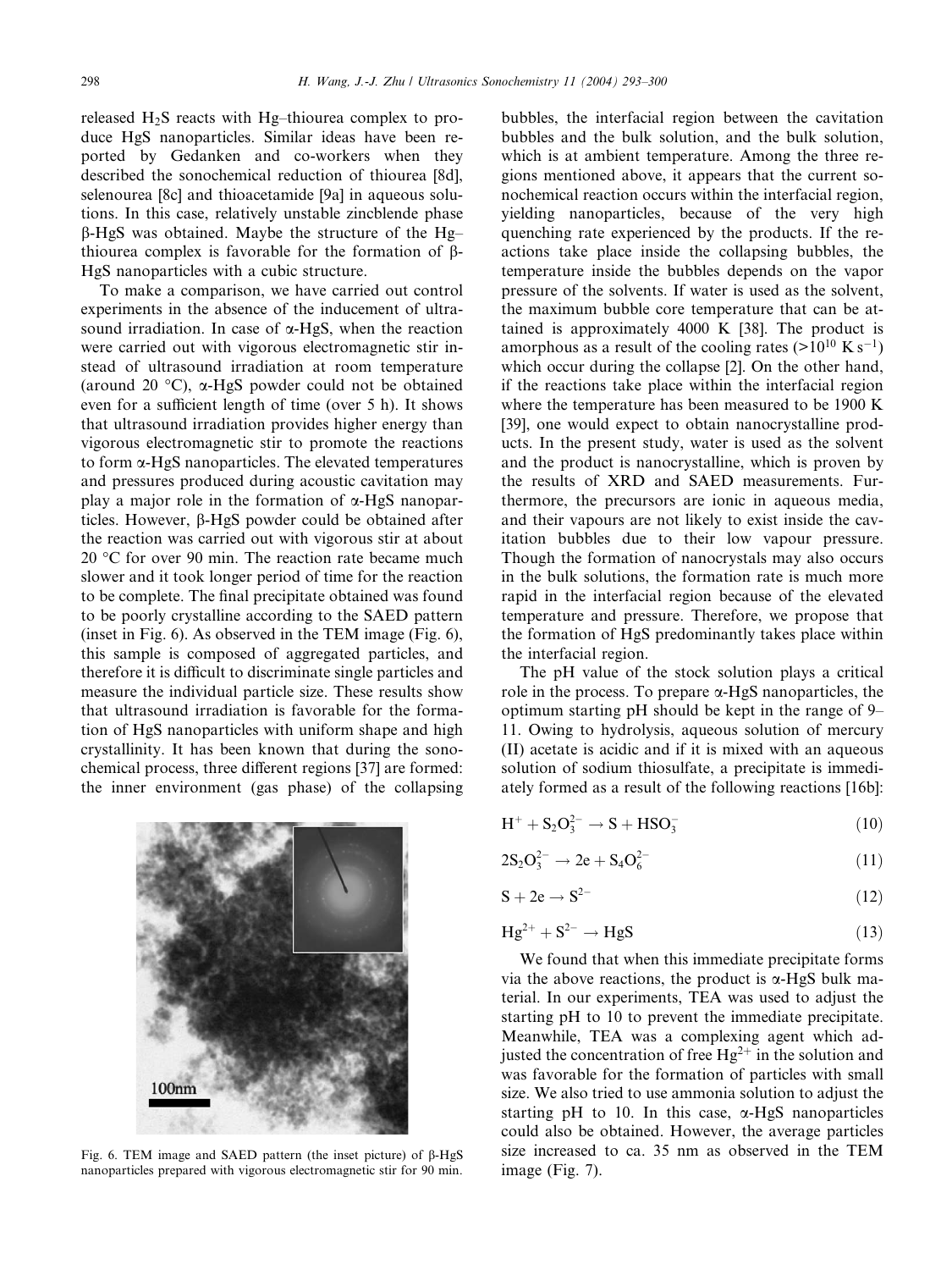

Fig. 7. TEM image of  $\alpha$ -HgS nanoparticles prepared sonochemically when ammonia solution was used to adjust the pH to be 10.

In the case of b-HgS, the reaction should be carried out in acidic media with pH value in the range of 3–5. In our experiments, we used HAc to adjust the starting pH to 4. In alkaline media, thiourea would react with  $OH^$ to give  $S^{2-}$ . As a result, an immediate precipitate would occur, which leads to the formation of  $\beta$ -HgS bulk material. This can be explained as below:

$$
2OH^{-} + CS(NH_{2})_{2} \rightarrow S^{2-} + CNNH_{2} + 2H_{2}O \qquad (14)
$$

$$
Hg^{2+} + S^{2-} \rightarrow HgS \tag{15}
$$

It is also found that the sonication time has influence on the particle size. In the case of  $\beta$ -HgS, we found that after sonication for 30 min, the average diameter of the particles obtained was about 13 nm. If the sonication time was prolonged to 60 minutes, the size of the particles increased to  $\approx$ 20 nm as can be observed in the TEM image (Fig. 8). We also found that after sonication for over 120 min, the size remained at  $\approx$  20 nm. The change of the particle size versus sonication time can be explained by the effect of acoustic cavitation on HgS. The implosive collapse of a cavity on an extended solid surface in a liquid has been recognized to be different from the symmetrical implosion of cavities observed in homogeneous, pure liquids [40]. In the former case, asymmetric implosion results in the formation of highspeed microjets of liquids as well as shock waves that drive the solid particles to high velocities, which leads to interparticle collisions. The collisions between the HgS particles at high velocities result in increased local heating and condensation to form larger particles [41]. The increase in size of the HgS nanoparticles can also involve the crystal growth process. When the HgS nanoparticles formed, smaller particles had a large



Fig. 8. TEM image of b-HgS nanoparticles obtained after sonication for 1 h.

number of dangling bonds, defect sites, or traps [33a]. After the nucleation of the HgS nuclui, a liquid–solid heterogeneous system forms. In such a system, the presence of ultrasound can enhance the reactions. The effects of interparticle collisions, microjets and shockwaves can drive high-speed jets of liquid to impinge upon the surface which act to create a localized erosion to produce a newly exposed and highly active surface. Meanwhile, the ultrasound improves mass transport, and causes particle fragmentation which substantially increase the surface activity of the solid products which have a large number of dangling bonds, defects or traps on their surface. During the reaction time, the surface states changed. Dangling bonds, defect sites or traps will decrease gradually, and particles will grow. After a period of time under ultrasound irradiation, the surface states become stable gradually. As a result, the size of the b-HgS nanoparticles does not increase any more. The change in surface state of the  $\beta$ -HgS nanoparticles was proven by the disappearance of the absorption peak in the UV–visible absorption spectrum. However, in the case of  $\alpha$ -HgS, we did not observe a conspicuous growth process of the as-prepared particles. The probable reason is that the surface state of the  $\alpha$ -HgS nanoparticles get stable immediately after the nucleation of  $\alpha$ -HgS.

### 4. Conclusion

In summary, the selective synthesis of  $\alpha$ -HgS and B-HgS nanoparticles via a sonochemical route in aqueous solution under ambient air has been established. The products have regular shape, narrow size distribution and high purity. The average sizes of as-prepared